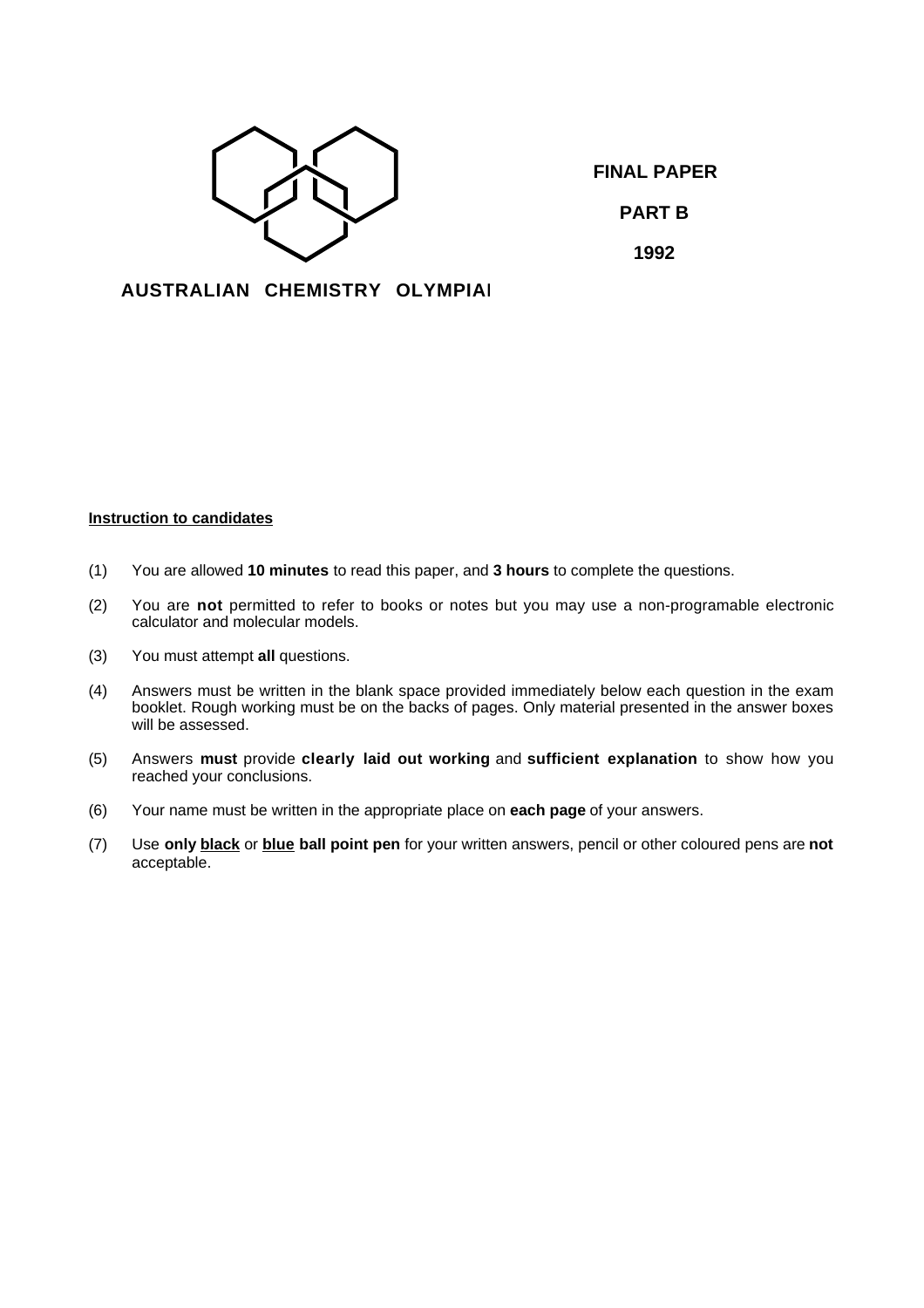| 1A             |                |       |             |       |                      |             |                 |                  |              |             |       |             |             |                |             |              |             |              |             |            | <b>8A</b> |
|----------------|----------------|-------|-------------|-------|----------------------|-------------|-----------------|------------------|--------------|-------------|-------|-------------|-------------|----------------|-------------|--------------|-------------|--------------|-------------|------------|-----------|
|                |                |       | 1           |       |                      |             |                 |                  |              |             |       |             |             |                |             |              |             |              |             | $\sqrt{2}$ |           |
| H              |                |       | $\,$ H      |       | Atomic number        |             |                 |                  |              |             |       |             |             |                |             |              |             |              |             |            | He        |
| 1.008          | 2A             |       |             |       |                      |             |                 |                  |              |             |       |             |             | 3A             | 4A          |              | 5A          | <b>6A</b>    | 7A          | 4.003      |           |
| $\overline{3}$ | $\overline{4}$ |       | 1.008       |       | Atomic mass          |             |                 |                  |              |             |       |             |             | 5              | 6           | 7            |             | 8            | 9           | 10         |           |
| $\rm Li$       | Be             |       |             |       |                      |             |                 |                  |              |             |       |             |             | B              | $\mathbf C$ |              | $\mathbf N$ | $\Omega$     | $\mathbf F$ |            | Ne        |
| 6.941          | 9.012          |       |             |       |                      |             |                 |                  |              |             |       |             |             | 10.81          | 12.01       | 14.01        |             | 16.00        | 19.00       | 20.18      |           |
| 11             | 12             |       |             |       |                      |             |                 |                  |              |             |       |             |             | 13             | 14          | 15           |             | 16           | 17          | 18         |           |
| Na             | Mg             |       |             |       |                      |             |                 |                  |              |             |       |             |             | Al             | Si          |              | ${\bf P}$   | S            | Cl          |            | Ar        |
| 22.99          | 24.31          | 3B    | 4B          | 5B    | 6B                   | 7B          |                 |                  | 8B           |             |       | 1B          | 2B          | 26.98          | 28.09       | 30.97        |             | 32.06        | 35.45       | 39.95      |           |
| 19             | 20             | 21    | 22          | 23    | 24                   | 25          | 26              | 27               |              | 28          | 29    | 30          |             | 31             | 32          | 33           |             | 34           | 35          | 36         |           |
| $\bf K$        | Ca             | Sc    | Ti          | V     | Cr                   | Mn          | Fe              |                  | Co           | Ni          |       | Cu          | Zn          | Ga             | Ge          |              | As          | Se           | Br          |            | Kr        |
| 39.10          | 40.08          | 44.96 | 47.88       | 50.94 | 52.00                | 54.94       | 55.85           | 58.93            |              | 58.69       | 63.55 |             | 65.38       | 69.72          | 72.59       | 74.92        |             | 78.96        | 79.90       | 83.80      |           |
| 37             | 38             | 39    | 40          | 41    | 42                   | 43          | 44              | 45               |              | 46          | 46    | 48          |             | 49             | 50          | 51           |             | 52           | 53          | 54         |           |
| Rb             | Sr             | Y     | Zr          | Nb    | Mo                   | Tc          | Ru              |                  | Rh           | Pd          | Ag    |             | Cd          | In             | Sn          |              | Sb          | Te           | Ι           |            | Xe        |
| 85.47          | 87.62          | 88.91 | 91.22       | 92.91 | 95.94                | (98)        | 101.1           | 102.9            |              | 106.4       | 107.9 |             | 112.4       | 114.8          | 118.7       | 121.8        |             | 127.6        | 126.9       | 131.3      |           |
| 55             | 56             | 57    | 72          | 73    | 74                   | 75          | 76              | 77               |              | 78          | 79    | 80          |             | 81             | 82          | 83           |             | 84           | 85          | 86         |           |
| Cs             | Ba             | La    | Hf          | Ta    | W                    | Re          | $\overline{Os}$ |                  | $\mathbf{r}$ | Pt          | Au    |             | Hg          | T <sub>1</sub> | Pb          |              | Bi          | Po           | At          |            | Rn        |
| 132.9          | 137.3          | 138.9 | 178.5       | 180.9 | 183.9                | 186.2       | 190.2           | 192.2            |              | 195.1       | 197.0 |             | 200.6       | 204.4          | 207.2       | 209.0        |             | (209)        | (210)       | (222)      |           |
| 87             | 88             | 89    | 104         | 105   | 106                  | 107         | 108             | $\overline{109}$ |              |             |       |             |             |                |             |              |             |              |             |            |           |
| Fr             | Ra             | Ac    | Unq         | Unp   | Unh                  | Uns         | Uno             |                  | Une          |             |       |             |             |                |             |              |             |              |             |            |           |
| (223)          | 226.0          | (227) |             |       |                      |             |                 |                  |              |             |       |             |             |                |             |              |             |              |             |            |           |
|                |                |       |             |       |                      |             |                 |                  |              |             |       |             |             |                |             |              |             |              |             |            |           |
|                |                |       | 58          | 59    | 60                   | 61          |                 | 62               | 63           | 64          |       | 65          | 66          | 67             |             | 68           | 69          | 70           | 71          |            |           |
|                |                |       | ₩           | Ce    | Pr                   | Nd          | Pm              | Sm               | Eu           |             | Gd    | Tb          |             | Dy             | Ho          | Er           | Tm          |              | Yb          | Lu         |           |
|                |                |       |             |       |                      |             |                 |                  |              |             |       |             |             |                |             |              |             |              |             |            |           |
|                |                |       | 140.1<br>90 | 91    | 144.2<br>140.9<br>92 | (145)<br>93 |                 | 150.4<br>94      | 152.0<br>95  | 157.3<br>96 |       | 158.9<br>97 | 162.5<br>98 | 164.9<br>99    |             | 167.3<br>100 | 168.9       | 173.0<br>102 |             | 175.0      |           |
|                |                |       |             | Th    | Pa                   | $\mathbf U$ |                 | Pu               |              |             |       | Bk          |             | Cf             | Es          | Fm           | 101<br>Md   |              | No          | 103<br>Lr  |           |
|                |                |       |             |       |                      |             | Np              |                  | Am           |             | Cm    |             |             |                |             |              |             |              |             |            |           |
|                |                |       | 232.0       | (231) | 238.0                | (237)       |                 | (244)            | (243)        | (247)       |       | (247)       | (251)       | (252)          |             | (257)        | (258)       | (259)        |             | (260)      |           |

Periodic Table of the Elements

Atomic mass values given here are to four significant figures. A value given in parentheses denotes the mass of the longest-lived isotope.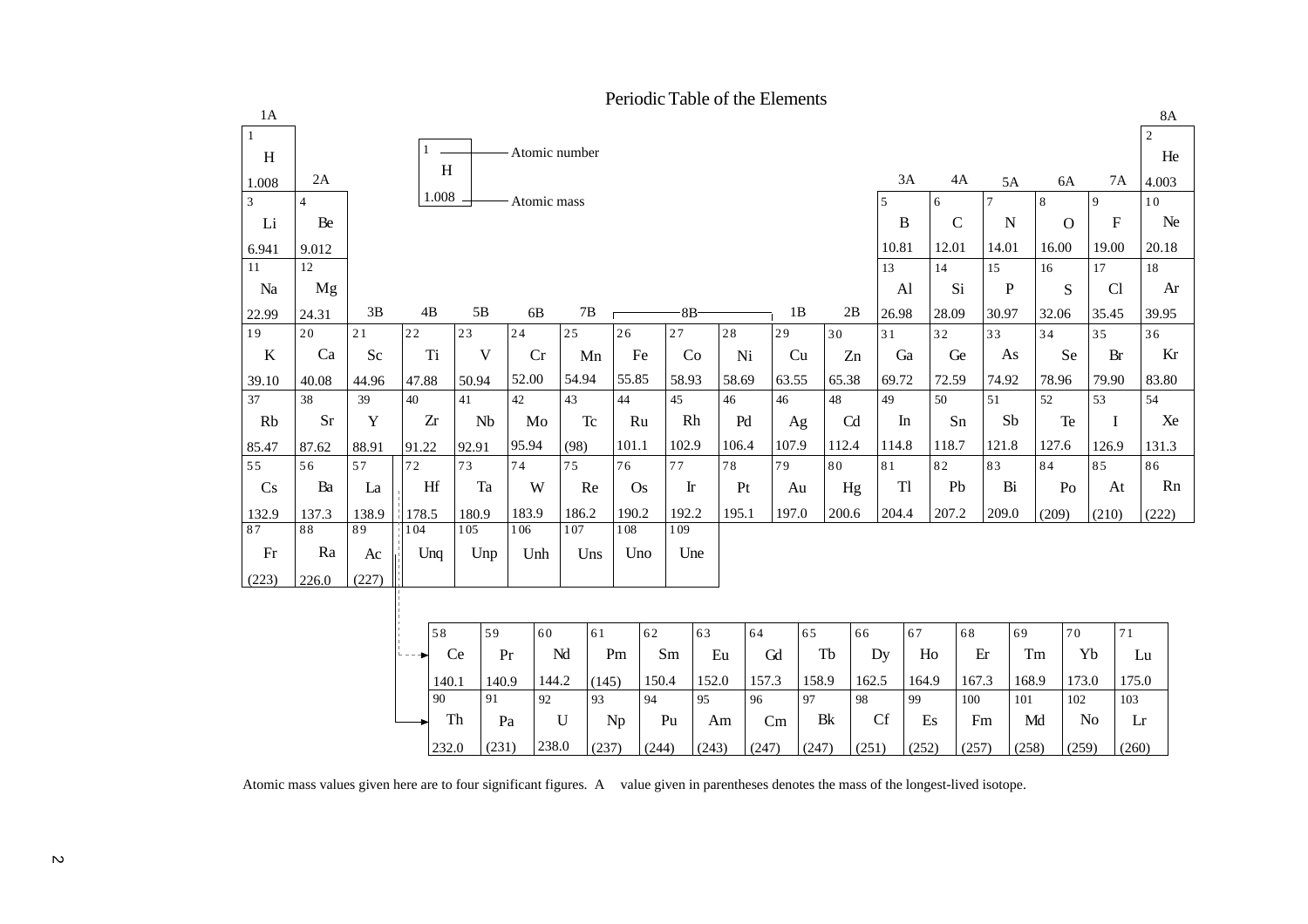# **Question 1**

(a) The following gas phase reactions are known to occur at varying temperatures.

 $n\text{-}C_4H_{10} \longrightarrow (CH_3)_2C = CH_2 + H_2$  $C_2H_4 + CI_2 \longrightarrow CH_2CICH_2Cl$  $CH_4$  +  $\frac{1}{2}O_2$   $\longrightarrow$  CH<sub>3</sub>OH

Given the following bond energies

| <b>Bond</b>         | <b>Bond energy</b><br>(kJ) |
|---------------------|----------------------------|
| с—н                 | 413                        |
| C -<br>—c           | 347                        |
| $c = c$             | 614                        |
| н-<br>٠H            | 432                        |
| C -<br>—<br>—<br>Cl | 339                        |
| C.                  | 358                        |
| O                   | 467                        |
| СI<br>C             | 239                        |
|                     | 146                        |
|                     | 495                        |

- (i) Predict the approximate values of the heats of reaction and specify which are exothermic and which are endothermic.
- (ii) For each reaction specify whether the entropy change is negative or positive.
- (iii) Indicate if a reaction would be reversible, and what role pressure would play in the equilibrium.
- (b) In an investigation of the kinetics of the catalytic decomposition of  $NH<sub>3</sub>$  into its elements at 1100°C, the following half lives of NH<sub>3</sub> samples (with no N<sub>2</sub> or H<sub>2</sub> initially present) and respective initial partial pressures of  $NH<sub>3</sub>$  were found.

| <b>Half life</b><br>(minutes)                                | 7.6   | 3.7   | 1.7   |
|--------------------------------------------------------------|-------|-------|-------|
| Initial partial pressure of NH <sub>3</sub><br>(atmospheres) | 0.349 | 0.171 | 0.076 |

- Determine the order of the reaction
- (ii) Determine the rate constant of decomposition.

### **Question 2**

Charged species such as hydrated metal ions do not generally have an appreciable solubility in non-polar liquids. However, if the metal ion forms a neutral complex with an organic ligand, the hydrophobic metal-ion complex is often much more soluble in organic solvents. When an aqueous solution of metal ion is shaken with an immiscible organic solvent containing such an organic ligand, the metal-ion complex is distributed between the two phases.

This equilibrium process is characterised by the **Distribution Ratio**, **D** where

**D** =  $\frac{[total concentration of all forms of metal ion in the organic phase]}{[total concentration of all forms of metal ion in the aqueous phase]}$ 

The experimental procedure is known as **solvent extraction**. One widespread application of solvent extraction is to use a ligand which forms a coloured complex with the metal ion. In this way, a metal ion in a very dilute solution (say Ni2+(aq) in tap water ) can be concentrated by solvent extraction (or separated from other metal ions) as a coloured complex into a much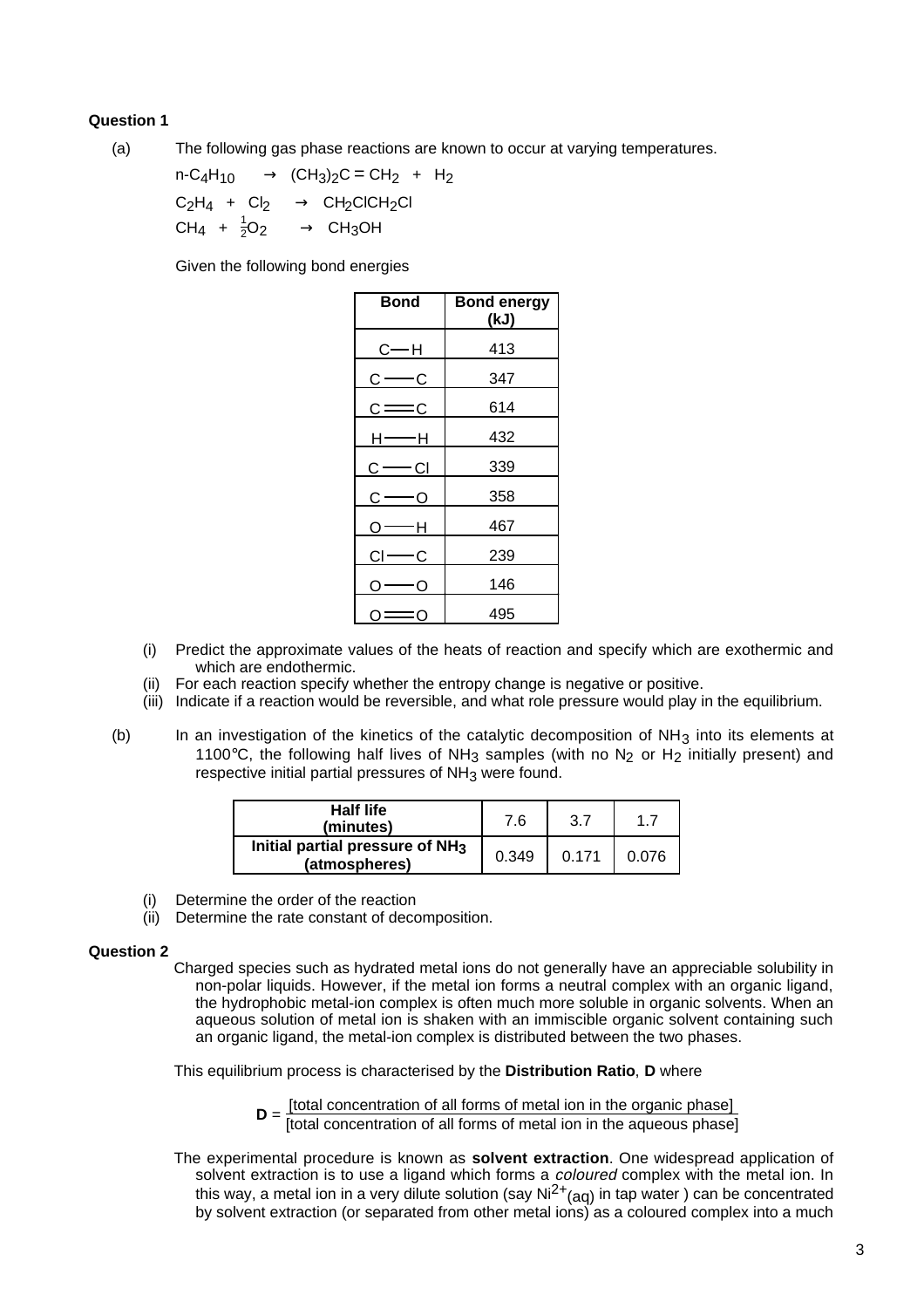smaller volume of an organic solvent. This more concentrated, coloured organic solution might then be analysed using visible spectrophotometry for example.

- Often, the organic complexing agent is a weak acid (HL), whose conjugate base is the ligand (L-). Protons and metal ions compete for L-, so the fraction of metal ion which is extracted into the organic solvent is pH-dependent.
- The equilibria involved in this process are shown schematically below, for a specific example. Nickel(II) forms a very thermodynamically stable complex (log  $\beta$ <sub>2</sub> = 17.72) in water with the conjugate base of dimethylglyoxime. Dimethylglyoxime is a very weak monoprotic acid ( $pK_a$ ) = 10.66) in water. The intensely red bis(dimethylglyoximato)nickel(II) is quite soluble in organic solvents so very low levels of Ni(II) can be can be spectrophotometrically determined after complexation with DMG and extraction into chloroform.



In this example, the red nickel complex is much more soluble in the chloroform phase than in water:

$$
K_{ML} = \frac{[Ni(DMG)_{2}]_{org}}{[Ni(DMG)_{2}]_{aq}} = 300
$$

while dimethylglyoxime is only slightly more soluble in the organic phase than in water:

$$
K_{HL} = \frac{[H\text{-DMG}]_{org}}{[H\text{-DMG}]_{aq}} = 3
$$

Note that the charged species, H<sup>+</sup>, Ni<sup>2+</sup> and DMG<sup>-</sup>(aq) are not at all soluble in chloroform (as expected).

- (a) After writing down expressions for all the equilibrium constants in this system, express [Ni(DMG)2]org in terms **only** of [Ni2+] and [DMG-] and relevant equilibrium constants.
- (b) Express [DMG-] in terms **only** of [H+] and [H-DMG]org and relevant equilibrium constants.
- (c) Express **D** in terms **only** of [H+] and [H-DMG]org and relevant equilibrium constants. You may assume that  $[Ni^{2+}] >> [Ni(DMG)<sub>2</sub>]$ <sub>ag</sub>.
- (d) Express the fraction of Ni(II) which remains in the water phase in terms **only** of **D** and the volumes of the two phases.
- (e) Calculate the concentration of nickel which remains in the aqueous phase when 1L of  $10^{-4}$  M Ni<sup>2+</sup> at pH 5.0 is extracted with 50 mL chloroform containing 0.01M dimethylglyoxime.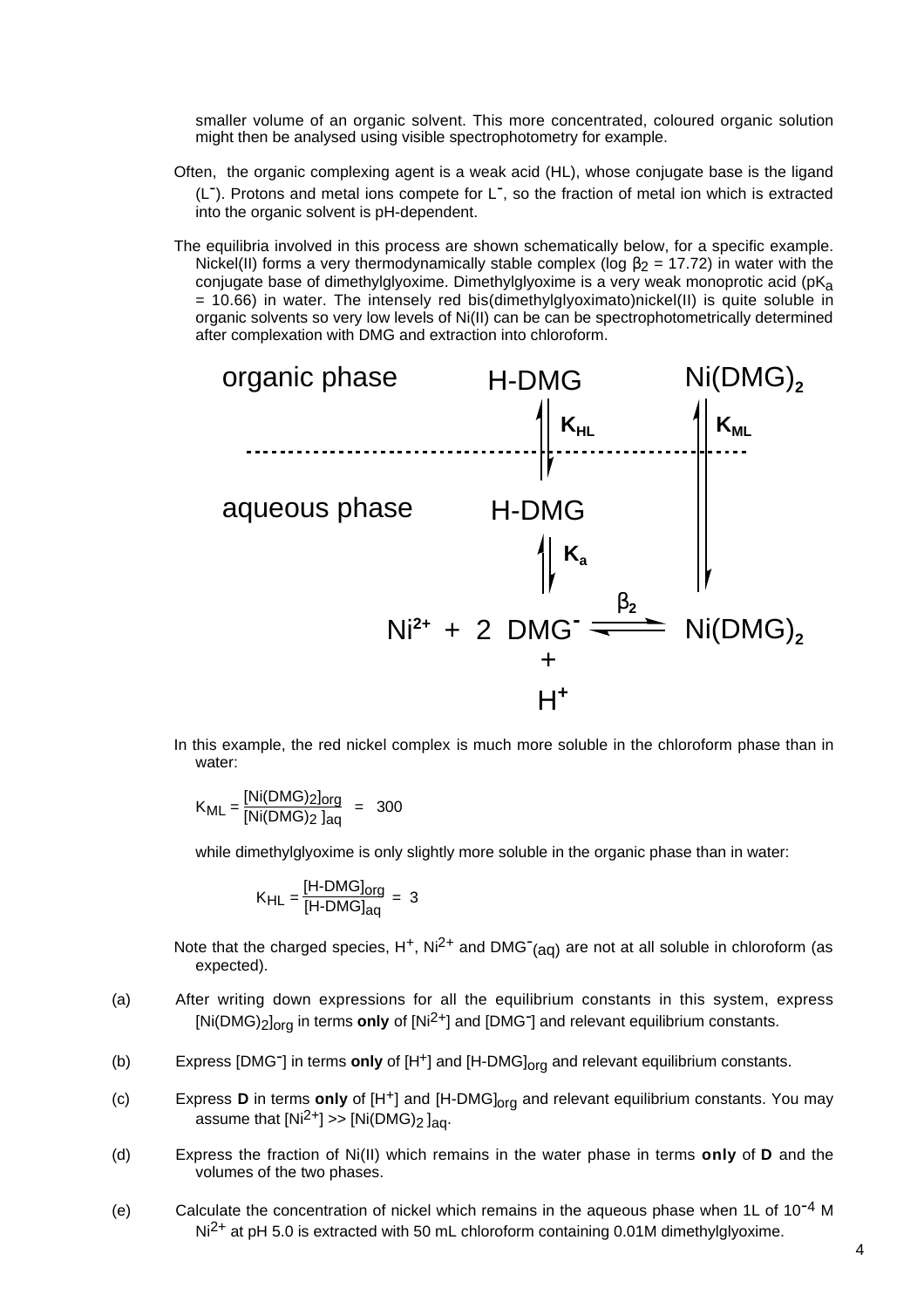#### **Question 3**

- Alcohol dehydrogenases are enzymes which catalyse the transfer of a hydrogen from a substrate alcohol to a coenzyme (NAD<sup>+</sup>) (1). In the process the NAD<sup>+</sup> is reduced to NADH (2) the hydrogen being added stereospecifically to one face of (1). The face chosen depends upon the exact nature of the enzyme. Using suitably deuterated alcohols as substrates it is possible to probe the stereochemistry of the hydrogen transfer. The resulting coenzyme (2) can chemically degrade as shown to afford a stereospecifically deuterated succinic acid (3). This is illustrated in Scheme 1 for yeast alcohol dehydrogenase.
- A newly isolated alcohol dehydrogenase has been probed by this method, and a specifically deuterated succinic acid of unknown stereochemistry isolated from the chemical degradation. Further analysis shows that this is chemically and optically identical with a reference sample of monodeuteration succinic acid obtained by the enzymatic anti addition of D2O to (E)-but-2-ene-1,4-dioic acid (5) followed by chemical removal of the alcohol group from the intermediate (2S,3X-deuterio 2-hydroxybutan-1,4-dioic acid).





(E)-but-2-endioic acid

- **Note:** When D<sub>2</sub>O is added to olefins under biological conditions the deuterium bond to oxygen is labile and easily lost only C-bonded deuterium remains.
- a) Using Fischer formulae, write down the structure of 2S,3X-deuteriomalic acid obtained and indicate if X corresponds to a R or S configuration.